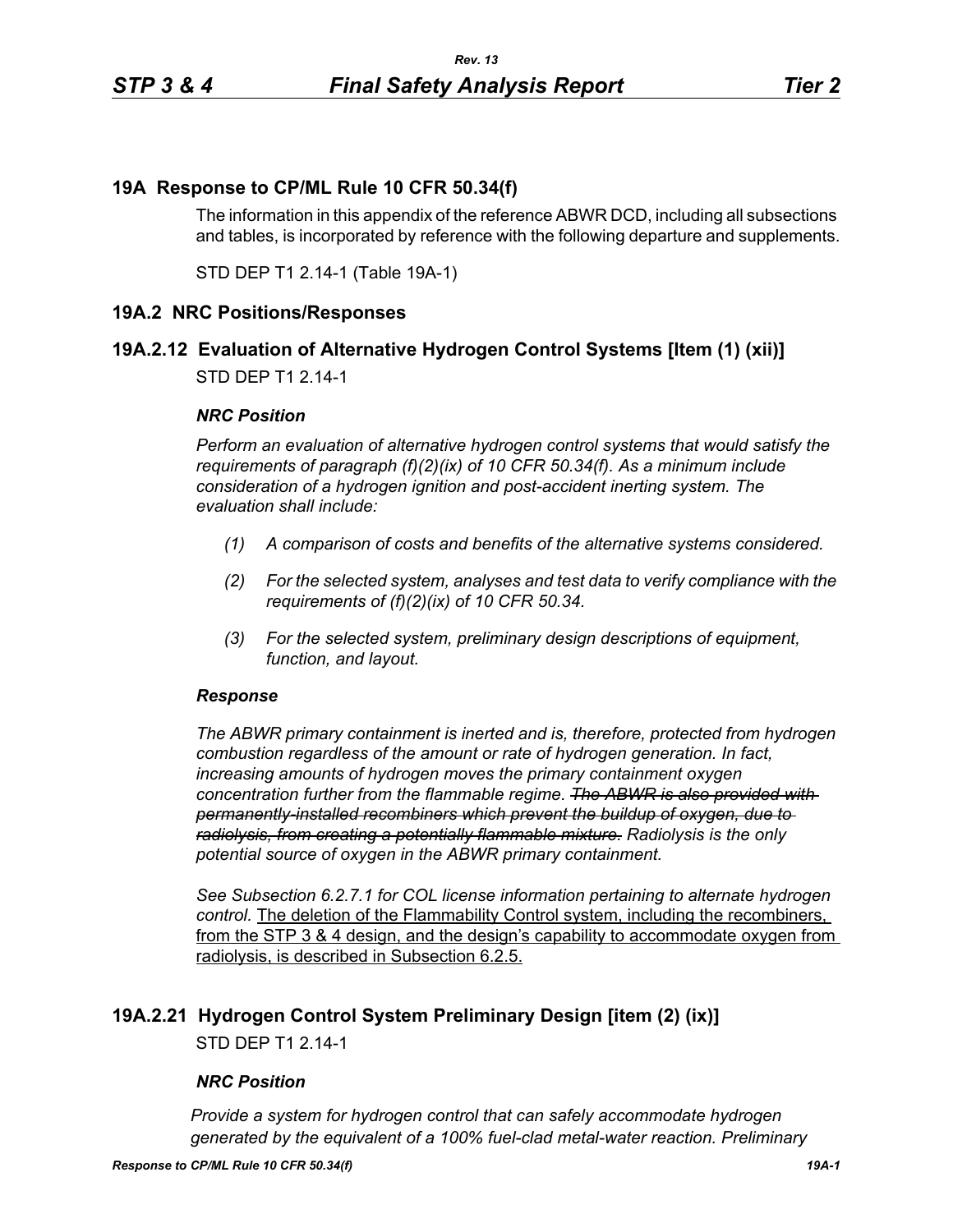*design information on the tentatively preferred system option of those being evaluated in paragraph (1) (xii) of 10 CFR 50.34(f) is sufficient at the construction permit stage. The hydrogen control system and associated systems shall provide, with reasonable assurance, that: [II.B.8]*

- *(1) Uniformly distributed hydrogen concentrations in the containment do not exceed 10% during and following an accident that releases an equivalent amount of hydrogen as would be generated from a 100% fuel clad metal-water reaction, or that the post-accident atmosphere will not support hydrogen combustion.*
- *(2) Combustible concentrations of hydrogen will not collect in areas where unintended combustion or detonation could cause loss of containment integrity or loss of appropriate mitigating features.*
- *(3) Equipment necessary for achieving and maintaining safe shutdown of the plant and maintaining containment integrity will perform its safety function during and after being exposed to the environmental conditions attendant with the release of hydrogen generated by the equivalent of a 100% fuel-clad metal water reaction including the environmental conditions created by activation of the hydrogen control system.*
- *(4) If the method chosen for hydrogen control is a post-accident inerting system, inadvertent actuation of the system can be safely accommodated during plant operation.*

### *Response*

*Per the response to Item (1)(xii), refer to Subsection 6.2.5 for a detailed description of the inerting and recombiner systems.*

# **19A.2.46 Dedicated Penetration [Item (3) (vi)]**

STD DEP T1 2.14-1

# *NRC Position*

*For plant designs with external hydrogen recombiners, provide redundant dedicated containment penetrations so that, assuming a single failure, the recombiner systems can be connected to the containment atmosphere. [II.E.4.1]*

# *Response*

*This item is addressed in Subsection 1A.2.13* not applicable to the ABWR design.

# **19A.3 COL License Information**

# **19A.3.1 Long Term Training Upgrade**

The following site-specific supplement addresses COL License Information Item 19.20.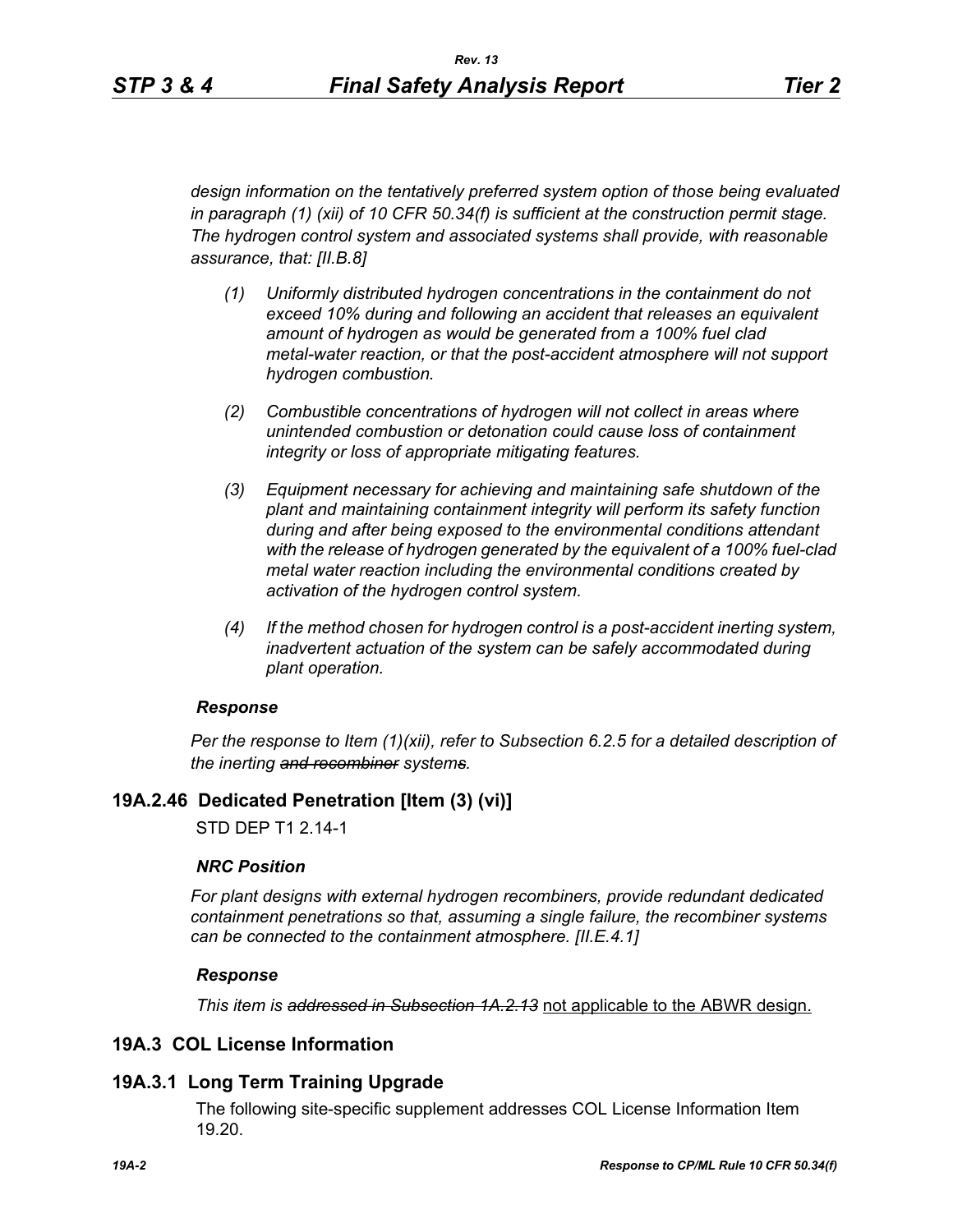STP 3&4 will include simulation facilities in accordance with 10 CFR 55.46 requirements for operator testing and licensing. Operator training is described in Sections 18.8.8 and 13.2.

### **19A.3.2 Long-Term Program of Upgrading of Procedures**

The following site-specific supplement addresses COL License Information Item 19.21.

Section 13.5 describes a long-term program of upgrading procedures, beginning during construction and follows into operation, for integrating and expanding efforts to improve plant procedures. The scope of the program includes emergency procedures, reliability analysis, human factors engineering, crisis management, operator training, and important industry and operation and experience.

### **19A.3.3 Purge System Reliability**

The following site-specific supplement addresses COL License Information Item 19.22.

A testing program to ensure that the large ventilation valves close within the limits assured in the radiologic design bases is described in Section 3.9 and 6.6.9.1.

### **19A.3.4 Licensing Emergency Support Facility**

The following site-specific supplement addresses COL License Information Item 19.23.

A comprehensive site Emergency Plan including a description of the Emergency Operations Facility for STP is provided as Part 5 of this application.

### **19A.3.5 In-Plant Radiation Monitoring**

The following site-specific supplement addresses COL License Information Item 19.24.

Personal monitoring and portable instrumentation of in-plant radiation and airborne radioactivity as well as training and procedures appropriate for a broad range of routine and accident conditions is provided in Sections 12.5.2, 12.5.3.1, and 12.3.5.2.

### **19A.3.6 Feedback of Operating, Design and Construction Experience**

The following site-specific supplement addresses COL License Information Item 19.25.

Administrative procedures for evaluating operating, design and construction experience are included in STP 3&4 Project documents including, Engineering Technical Specifications, U7-PROJ-G-SPEC-ETS-0001, and Utility Requirements Document Requirements, U7-PROJ-G-RPT-URD-0001 to ensure that applicable important industry experiences are provided in a timely manner to those designing and constructing the ABWR Standard Plant. (Subsection 19A.2.41). Operator experience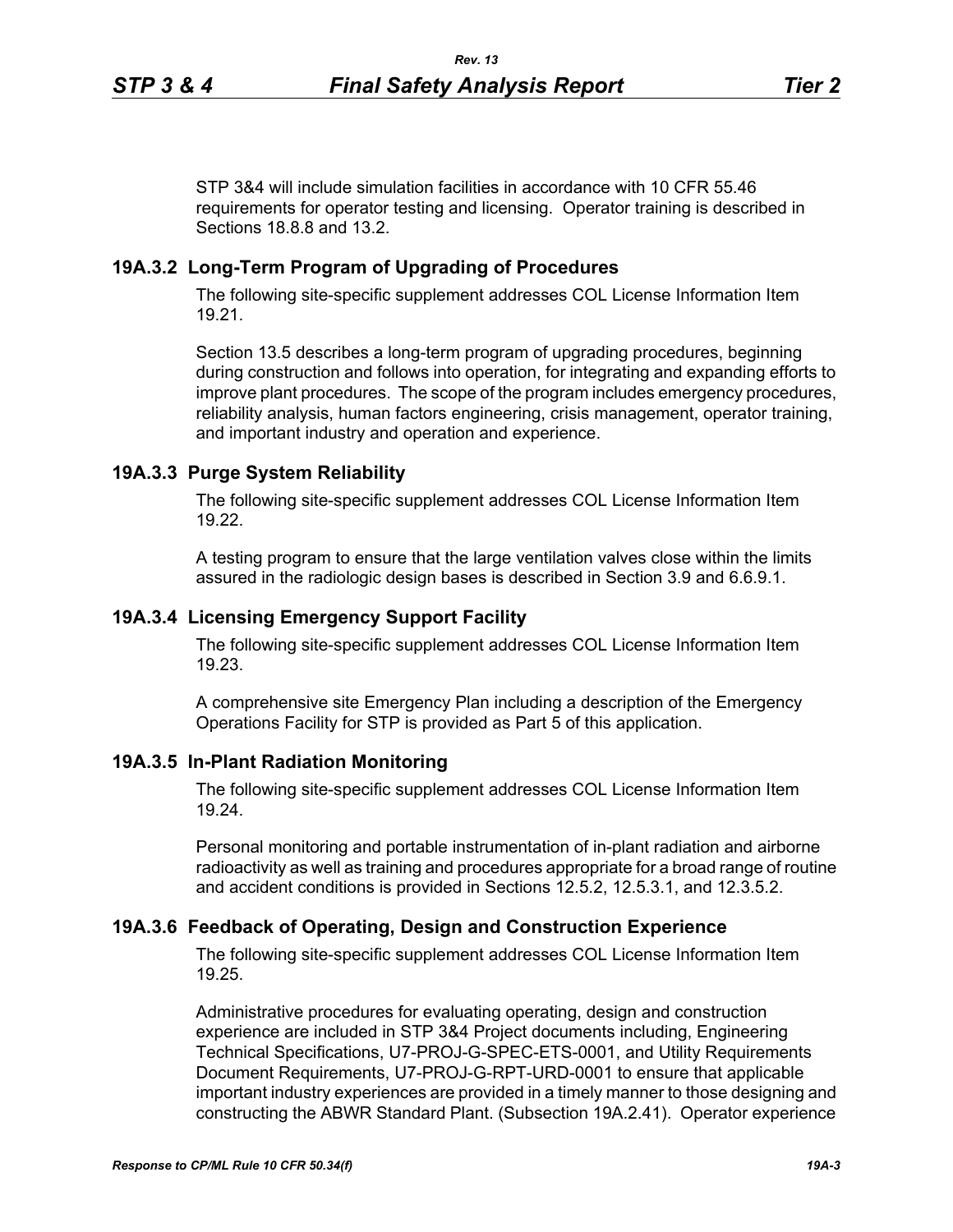will be incorporated into training and procedures prior to fuel load as described Sections 13.2.3 and 13.5.3, respectively. (COM 19A-1).

### **19A.3.7 Organization and Staffing to Oversee Design and Construction**

The following site-specific supplement addresses COL License Information Item 19.26.

A description of organization and staff is provided in Section 13.1.

### **19A.3.8 Develop More Detailed QA Criteria**

The following site-specific supplement addresses COL License Information Item 19.27.

The QA program description has been submitted as a separate document titled "STP Units 3 & 4 Quality Assurance Program Description."